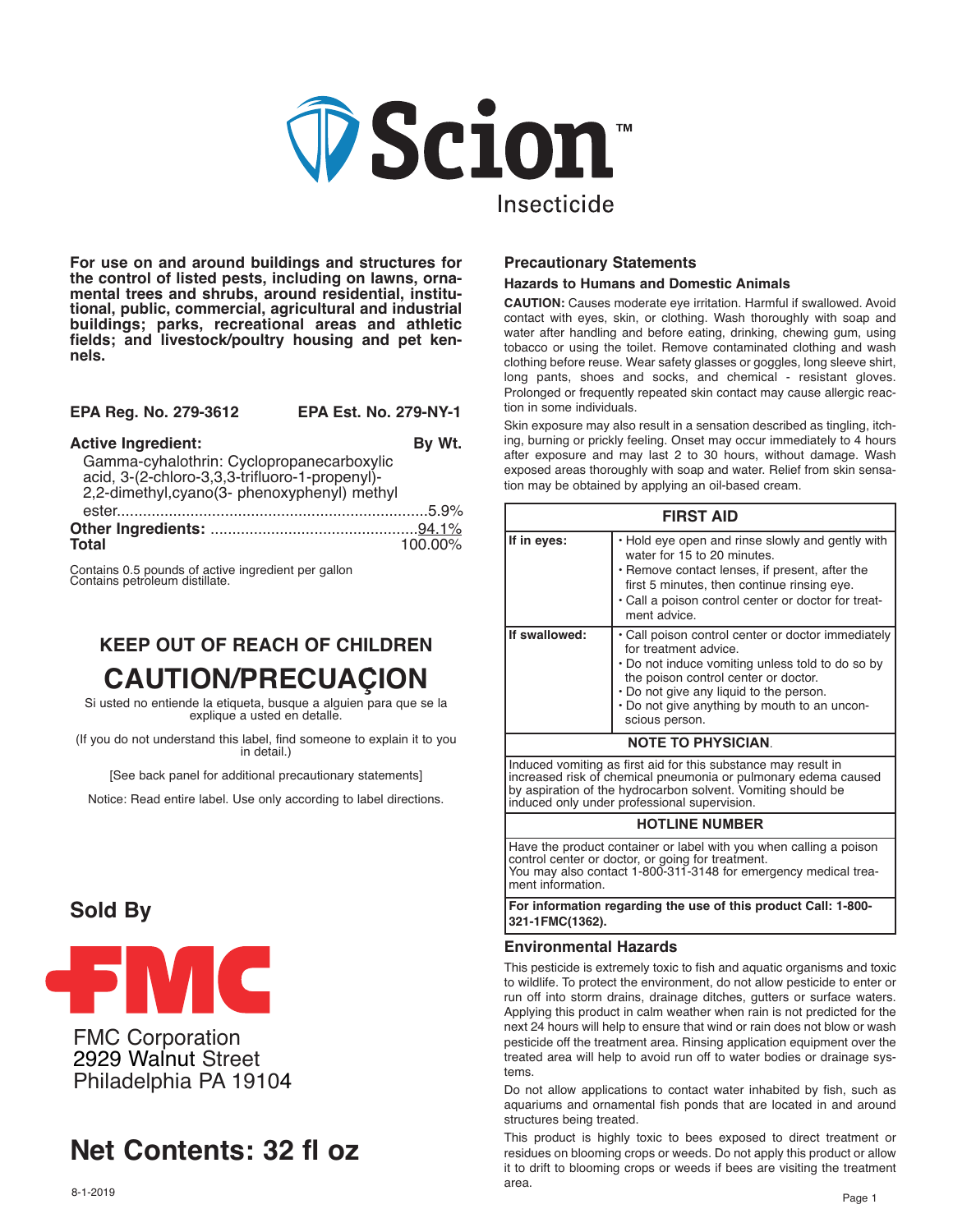## **PHYSICAL AND CHEMICAL HAZARDS**

Do not use or store near heat or open flame.

Do not use Scion Insecticide in conduits, motor housings, junction boxes, switch boxes, or other electrical equipment because of possible shock hazard.

#### **Directions For Use**

It is a violation of Federal law to use this product in a manner inconsistent with its labeling. Do not dilute this product with oil.

Apply this product directly to lawn or garden area. Water treated area as directed on this label. Do not water to the point of run-off.

Do not make applications during rain.

Application is prohibited directly into sewers or drains, or to any area like a gutter where drainage to sewers, storm drains, water bodies, or aquatic habitat can occur. Do not allow the product to enter any drain during or after application.

Let treated surfaces dry before allowing humans and pets to contact these surfaces. This product is RESTRICTED for use in New York State.

All outdoor applications must be limited to spot or crack-and-crevice treatments only, except for the following permitted uses:

- 1 Treatment to soil or vegetation around structures;
- 2 Applications to lawns, turf, and other vegetation;
- 3 Applications to building foundations, up to a maximum height of 3 feet.

Other than applications to building foundations, all outdoor applications to impervious surfaces such as sidewalks, driveways, patios, porches, and structural surfaces (such as windows, doors, and eaves) are limited to spot and crack-and-crevice applications only.

#### **PREMISE AND PERIMETER PEST CONTROL**

Scion Insecticide is for use as a general surface (non-food/non-feed areas), crack and crevice, or spot treatment in, on, and around buildings and structures and their immediate surroundings, and on modes of transport. Areas of use include industrial buildings, houses, patios, porches, closets, furniture, apartment buildings, mobile homes, laboratories, buses, greenhouses (non-commercial), stores, factories, warehouses, wineries, vessels, railcars, trucks, trailers, aircraft (cargo and other non-cabin areas only), schools, nursing homes, hospitals, mausoleums, restaurants, hotels, correctional facilities, livestock/poultry housing, pet kennels, food granaries, food grain mills and food manufacturing, processing, and servicing establishments.

Non-food/non-feed areas of food/feed handling establishments include garbage rooms, lavatories, entries and vestibules, offices, locker rooms, machine rooms, boiler rooms, garages, mop closets, and storage (after canning or bottling).

For indoor applications, Scion Insecticide can be reapplied at 21-day intervals if necessary.

#### **Mixing Instructions**

Dilute Scion Insecticide with water for application using hand-held or power-operated application equipment as a coarse spray for crack and crevice or spot and general surface (non-food/ non-feed areas only) treatments. Application equipment that delivers low volume treatments, such as the Micro-Injector® or Actisol® applicator, may also be used to make crack and crevice or spot and general surface treatments. Fill applicator tank with the desired volume of water and add Scion Insecticide. Close and shake before use in order to ensure proper mixing. Shake or re-agitate applicator tank before use if application is interrupted. Mix only amount of treatment volume as required. Scion Insecticide may be applied by using a paintbrush or other porous applicator attached to a handle as a general surface treatment.

#### **Tank Mixing**

Scion Insecticide may be tank mixed with other currently registered pesticides unless expressly prohibited by the product label. A small volume mixing test with the other products is recommended to ensure compatibility. If other chemicals are added to the applicator tank, Scion Insecticide should be added last. If mixed with EC formulations, use within 24 hours. Fill tank to desired volume and continue to agitate while making applications.

Scion Insecticide may be tank mixed with an Insect Growth Regulator (IGR). Observe all restrictions and precautions which appear on the labels of these products.

#### **Foam Applications**

Scion Insecticide may be converted to a foam and the foam used to treat premise voids to control or prevent pests including ants, bees, termites (above ground only), wasps, or other arthropods harboring in walls, under slabs, or in other void areas.

#### **RATES FOR PESTS (HAND APPLICATION EQUIPMENT)**

| <b>Pests</b>                                                                                                                                                                                                                                                                                                                                                                                                                                                                                                                                                                                                   | <b>Dilution</b><br>Rate<br>(Concentr<br>ation of<br>AI)                                                                                                                                                                                    | <b>Specific Use Directions</b>                                                                                                                                                                                                                                                                                                                                                                                                                                                                                                                                                                                                                                                                                                                                                                                                                                                                                                                                                                                                                                                                                                                                                                                                                                                                                                                                                                                                                                                                                                                                                                                                                                                                                                                                                                                                                                                                                                                                                                                                                                                                                                                                                                                                                                                                                                                                                                                                                                                                                    |  |  |
|----------------------------------------------------------------------------------------------------------------------------------------------------------------------------------------------------------------------------------------------------------------------------------------------------------------------------------------------------------------------------------------------------------------------------------------------------------------------------------------------------------------------------------------------------------------------------------------------------------------|--------------------------------------------------------------------------------------------------------------------------------------------------------------------------------------------------------------------------------------------|-------------------------------------------------------------------------------------------------------------------------------------------------------------------------------------------------------------------------------------------------------------------------------------------------------------------------------------------------------------------------------------------------------------------------------------------------------------------------------------------------------------------------------------------------------------------------------------------------------------------------------------------------------------------------------------------------------------------------------------------------------------------------------------------------------------------------------------------------------------------------------------------------------------------------------------------------------------------------------------------------------------------------------------------------------------------------------------------------------------------------------------------------------------------------------------------------------------------------------------------------------------------------------------------------------------------------------------------------------------------------------------------------------------------------------------------------------------------------------------------------------------------------------------------------------------------------------------------------------------------------------------------------------------------------------------------------------------------------------------------------------------------------------------------------------------------------------------------------------------------------------------------------------------------------------------------------------------------------------------------------------------------------------------------------------------------------------------------------------------------------------------------------------------------------------------------------------------------------------------------------------------------------------------------------------------------------------------------------------------------------------------------------------------------------------------------------------------------------------------------------------------------|--|--|
| Ants<br>Bedbugs<br>(adult)<br>Bees<br><b>Boxelder Bugs</b><br>Carpenter<br><b>Bees</b><br><b>Carpet Beetles</b><br>Centipedes<br>Cigarette<br><b>Beetles</b><br><b>Clover Mites</b><br>Cockroaches<br>(1)<br>Confused Flour<br><b>Beetles</b><br>Crickets<br>Earwigs<br>Firebrats<br>Fleas (2)<br>Flies (including<br>House flies.<br>stable flies.<br>little house<br>flies)<br>Lesser Grain<br><b>Borers</b><br>Millipedes<br>Mosquitoes<br><b>Red Flour</b><br><b>Beetles</b><br><b>Rice Weevils</b><br>Saw-toothed<br>Grain<br><b>Beetles</b><br>Silverfish<br>Sowbugs<br>Spiders<br><b>Ticks</b><br>Wasps | Rate<br>range:<br>0.0075% AI<br>$0.16$ fl oz<br>$(5 ml)$ / gal<br>water<br>$0.5f$ loz<br>(15 ml) / 3<br>gal water<br>Up to<br>0.015% AI<br>$0.33$ fl $oz$<br>(10 ml) /<br>gal water<br>$1.0$ fl $oz$<br>$(30 \text{ ml}) / 3$<br>gal water | Ants: Apply to any trails around doors<br>and windows and other places where<br>ants may be found. Locate and treat<br>nests. Where ants are trailing inside,<br>apply as a residual surface treatment<br>to active areas such as baseboards.<br>corners, around pipes, and behind cab-<br>inets, behind and under refrigerators,<br>sinks, furnaces, and stoves, cracks<br>and crevices. When combining baits<br>and residual surface<br>insecticides.<br>apply surface insecticides in cracks<br>and crevices, along baseboards, and<br>infested surfaces and outside barrier<br>treatments. Use baits in other areas<br>that are untreated by residual insecti-<br>cides; also see Outdoor Surfaces<br>Use.<br><b>Bedbugs:</b> Clean floors and surfaces<br>by vacuuming. Apply as a coarse low-<br>pressure spray to harborage areas<br>including crevices, baseboards, loose<br>plaster, behind bed frames and head-<br>boards, beneath beds and furniture,<br>and to bedsprings and bed frames. Do<br>not apply to furniture surfaces or mat-<br>tresses where people will be laying or<br>sitting. Infested bedding should not be<br>treated, but should be removed, placed<br>in sealed plastic bags, and taken for<br>laundering and drying at high tempera-<br>tures.<br>Cockroaches, Crickets, Earwigs,<br>Firebrats, Silverfish, and Spiders:<br>Apply as a coarse, low pressure spray<br>to areas where these pests hide, such<br>baseboards, corners,<br>as<br>storage<br>areas, closets, around water pipes,<br>doors and windows, attics and eaves,<br>cabinets, behind and under refrigera-<br>tors, sinks, furnaces and stoves, the<br>underside of shelves, drawers,<br>and<br>similar areas. Pay particular attention<br>to cracks and crevices: also<br>see<br><b>Outdoor Surfaces Use.</b><br>Flies, Mosquitoes,<br>Bees.<br>and<br>Wasps:<br>Apply directly to walls, ceilings, window<br>screens, and other resting areas as a<br>residual surface treatment. May be<br>used inside residential buildings as<br>well<br>as in<br>and around carports,<br>garages, and storage sheds; also see<br><b>Outdoor Surfaces Use.</b> Use caution<br>when treating nests of stinging insects<br>as Scion Insecticide does not provide<br>instant knockdown. Protective equip-<br>ment for the<br>applicator<br>may<br>be<br>required. Treat bee, wasp, and hornet<br>nests late in the day when most insects<br>will be present. Allow 2-3 days for the<br>colony to die and repeat if necessary. |  |  |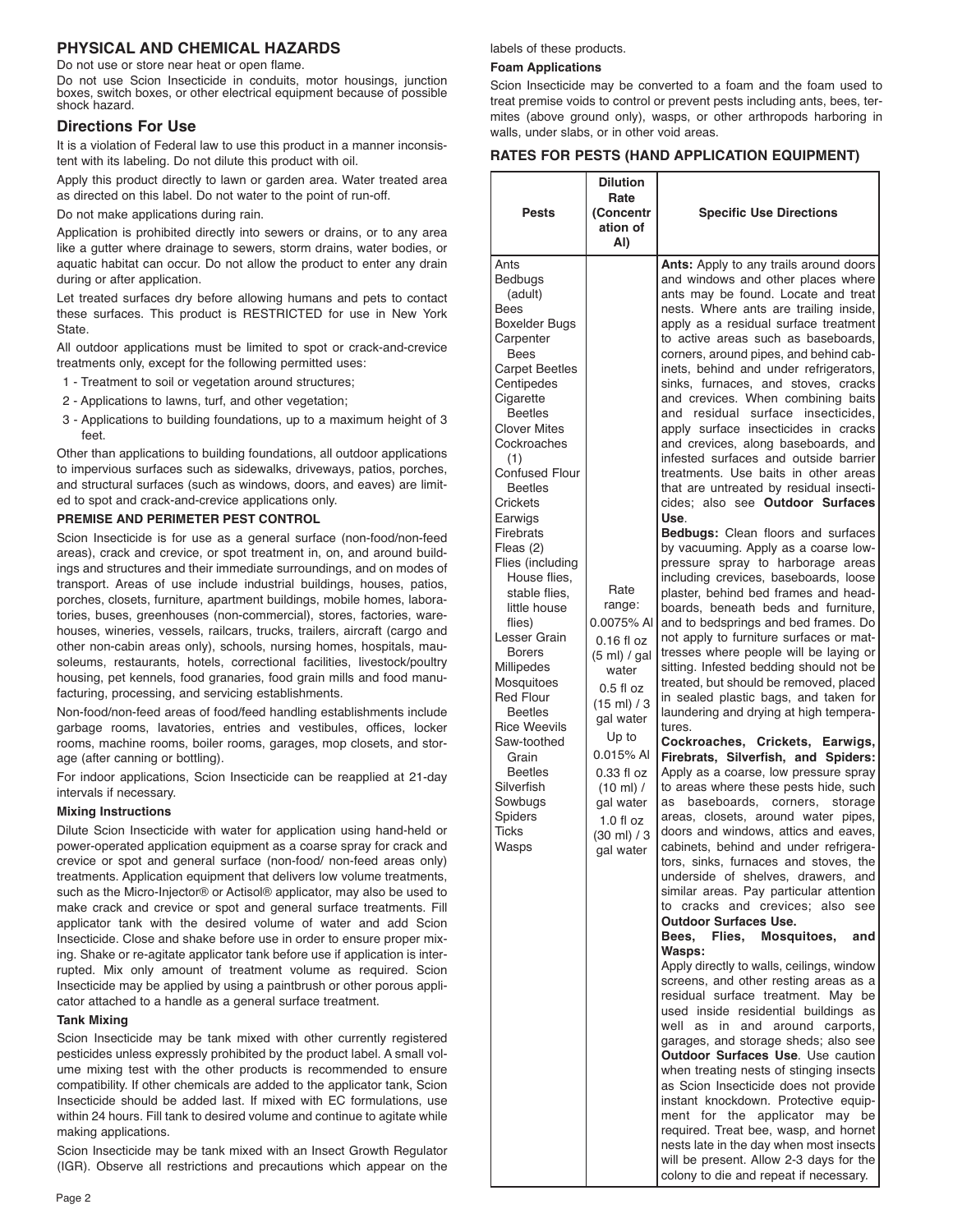**Cockroaches** (1) Crickets(6) Flies(5) Litter beetles(3) (Darkling, Hide, and Carrion Beetles) Mosquito $es(4)$ Pillbugs **Scorpions** Sowbugs Spiders(6) Spider Mites (Two-spotted, Spruce) Ticks(6) 0.03% AI **Carpenter Bees:** Apply coarse spray to 0.65 fl oz (20 ml) / 3 gal water 2.0 fl oz (60 ml) / 3 gal water thoroughly wet wood surfaces where bees have been previously active or to provide protection against further damage. Apply early in the spring to prevent bees from invading wood. When bees have infested wood, surface applications can help control embedded larvae and bees that emerge from the wood. **Pantry Pests** (i.e., Carpet beetle, Cigarette beetle, Confused flour beetle, Lesser grain borer, Red flour beetle, Rice weevil, and Saw-toothed grain beetle): Apply to cupboards, shelving, and storage areas. Remove all utensils, uncovered foodstuffs (or any having original package opened), and shelf paper before making application. Allow treated surfaces to dry and cover shelves with clean paper before replacing any utensils, foodstuff, or other items. Any foodstuff accidentally contaminated with treatment solution should be destroyed. **Boxelder Bugs, Centipedes, Millipedes, Pillbugs, and Sowbugs:** Apply around doors and windows and other places where these pests may be found or where they may enter premises. Treat baseboards, storage areas, and other locations. Apply barrier treatments to prevent infestation as described below; also see **Outdoor Surfaces Use. Fleas and Ticks**: To control nuisance fleas and ticks (e.g. dog ticks) apply to kennels, yards, runs, and other areas where pets may frequent. To control ticks, apply using a coarse fan spray to vegetation brush, branches, rock walls, and other areas near habitation where ticks may harbor or frequent. Treat entire area rather than spot treatments, and retreat monthly to maintain control. Do not apply to pasture or cropland, and do not allow animals and people access to treated areas until the deposit has dried. Applications can begin in the spring and can continue until frost to control both larvae and adult ticks; also see **Outdoor Surfaces Use. Cluster Flies:** Apply in late summer or early fall before flies are observed alighting on surfaces. Apply thoroughly on siding, under eaves, and around windows and doors, paying particular attention to southfacing surfaces, but do not allow runoff to occur. Heavy precipitation prior to frost may require retreatments to maintain protection. In winter and spring when flies become active and are emerging, interior crack and crevice and void treatments can help reduce the infestation, along with ULV or general surface application in infested attics or unoccupied lofts. **Litter Beetles (Darkling, Hide, and Carrion Beetles) and Flies in Animal Housing (Such as Poultry Houses):** To control adult litter beetles, apply Scion Insecticide to walls and floors at cleanout, before reintroduction of animals. This will suppress beetles that escaped earlier treatment and will help delay onset of future infestations. Pay attention to areas where beetles frequently occur, such as walls, supports, cages, stalls, and around feeders. To help control flies, apply a directed application to horizontal surfaces and overhead areas and allow to dry

|                                                                                                                                                                                                                                                                                                                                                                                                                                                                                                                                                                                                  |                                                                                                                        | before reintroduction of animals; also<br>see Livestock/Poultry Housing<br><b>Structures and Pet Kennels.</b>                                                                                                                                                                                                                                                                                                                                                                                                                                                                                                           |  |
|--------------------------------------------------------------------------------------------------------------------------------------------------------------------------------------------------------------------------------------------------------------------------------------------------------------------------------------------------------------------------------------------------------------------------------------------------------------------------------------------------------------------------------------------------------------------------------------------------|------------------------------------------------------------------------------------------------------------------------|-------------------------------------------------------------------------------------------------------------------------------------------------------------------------------------------------------------------------------------------------------------------------------------------------------------------------------------------------------------------------------------------------------------------------------------------------------------------------------------------------------------------------------------------------------------------------------------------------------------------------|--|
| <b>Termites</b><br>(above ground<br>only)                                                                                                                                                                                                                                                                                                                                                                                                                                                                                                                                                        | $0.03\%$ AI<br>$0.65$ fl $oz$<br>$(20 \text{ ml})$ /<br>gal water<br>$2.0 f$ loz<br>$(60 \text{ ml}) / 3$<br>gal water | Scion Insecticide may be used on ter-<br>mites to kill workers or winged reproduc-<br>tive forms which may be present in treat-<br>ed channels at the time of treatment.<br>These applications are not a substitute<br>for mechanical alteration to control sub-<br>terranean termites, soil treatment labeled<br>termiticides, or fumigation for extensive<br>infestation of drywood termites or other<br>wood-infesting insects but are considered<br>supplemental. This product is not recom-<br>mended as sole protection against ter-<br>mites. For active termite infestations, get<br>a professional inspection. |  |
| Note: One gallon finished dilution typically treats 500 - 1000 sq. ft.<br>1 For cockroaches, the recommended rate for maintenance treat-<br>ments is 0.0075% and for clean-out treatments is 0.015%. For con-<br>trol of severe infestations, use 0.03% rate.<br>2 For outdoor use only and use 0.015% rate.<br>3 Use the 0.015% (0.33 fl oz (10 mL) / gal water) rate for light beetle<br>infestation.<br>4 For residual control, use 0.03% rate.<br>5 In all states except California, rates for flies may be increased to<br>$0.03\%$ when environmental conditions are severe and/or popula- |                                                                                                                        |                                                                                                                                                                                                                                                                                                                                                                                                                                                                                                                                                                                                                         |  |

- 0.03% when environmental conditions are severe and/or populations are high.
- 6 For clean out/severe infestations, use 0.03% rate.\*

Conversion Rate: 1 fluid ounce (fl. oz.) equals 29 milliliters (mL).

#### **Application Within Food Handling Establishments**

For places other than private residences in which exposed food is held, processed, prepared or served including, but not limited to, areas for receiving, storage, packing (canning, bottling, wrapping, boxing), preparing foods, edible waste storage and enclosed processing systems (mills, dairies, edible oils, syrups), and serving areas.

Use as a crack and crevice or spot treatment in and around both food and nonfood areas. Apply in small amounts directly into cracks and crevices, using equipment capable of delivering a pin stream of insecticide, in points between different elements of construction, between equipment and floor, openings leading to voids and hollow spaces in walls, equipment and bases. Food contact surfaces and equipment should be cleaned with an effective cleaning compound and rinsed with potable water before using.

Limit individual spot treatments to an area no larger than 20% of the treated surface. Individual spot treatments may not exceed two sq. ft. Take extreme care that the product is not introduced into the air. Avoid contamination of food and food processing surfaces.

#### **Application Within Food Serving Areas**

For facilities where foods are served, such as dining rooms. Apply as a crack and crevice or spot treatment to selective surfaces such as baseboards, under elements of construction, and into cracks and crevices. Avoid treating surfaces likely to be contacted by food. (Do not apply when facility is in operation or foods are exposed.) Food must be covered or removed in area being treated. Do not apply directly to food or allow applications to contaminate food.

**NOTE:** Application of this product in the Food Areas and/or Food Serving Areas of Food Handling Establishments other than as a spot and/or crack and crevice treatment is not permitted. Use of application equipment such as the Micro-Injector or Actisol applicator in food areas should be limited to crack and crevice treatment only.

#### **Livestock/Poultry Housing Structures and Pet Kennels**

Scion lnsecticide may be used as a general surface and/or crack and crevice treatment. Treat interior and exterior perimeter applications in and around livestock, poultry and pet housing structures for optimum control. Suitable cleaning practices of the structure must also be followed along with applications of Scion Insecticide to effectively control the listed insects.

LITTER BEETLES: To control adult litter (darkling, hide and carrion beetles) beetles in animal housing, including poultry housing, apply Scion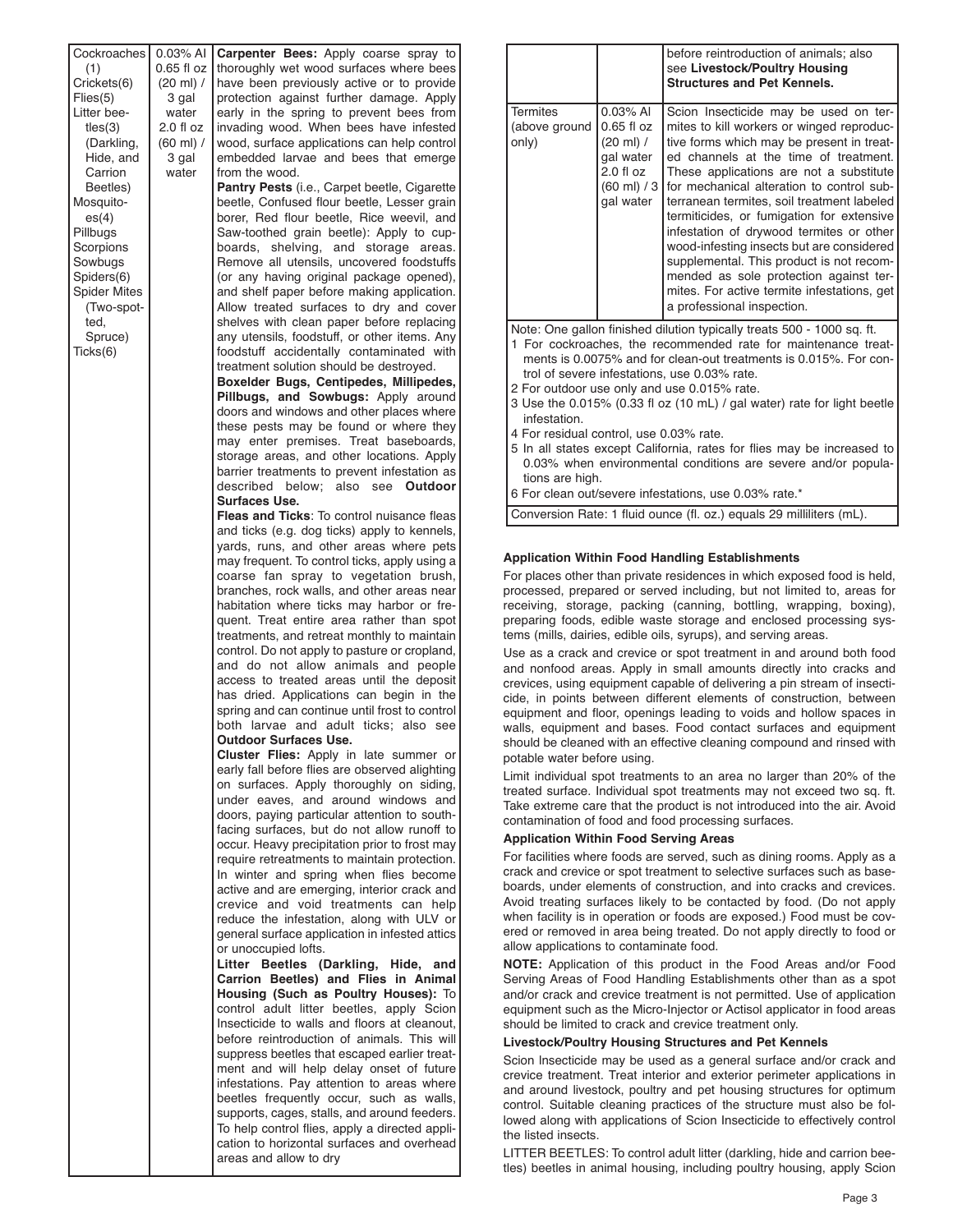Insecticide to walls and floors at each grow-out or sanitation procedure, before reintroduction of poultry or other animals. Re-apply after each grow-out or sanitation procedure to control beetles that escaped earlier treatment and delay the onset of further infestations. Beetles frequently occur in areas such as on walls, supports, cages, stalls, and around feeders, so pay careful attention to these places. For poultry houses where birds are grown on litter, treat the floor area. For poultry houses where birds are grown in cages, treat the walls, posts, cage framing, and into cracks and crevices around insulation. Also apply as a perimeter treatment around the outside of the building foundations to prevent beetles from entering from outside. To prevent populations from reaching a problem level, a year-round maintenance program is highly recommended.

#### **RESTRICTIONS:**

- **DO NOT** make applications of Scion Insecticide in areas where animals, except for cattle and calves are present in the facility. Allow treated surfaces to dry completely before restocking the facility.
- **DO NOT** make applications to any animal feedstuffs, water or watering equipment.
- **DO NOT** contaminate any animal food, feed or water in and around livestock, poultry or pet housing when making applications.

#### **Outdoor Surfaces And Perimeters**

To control flies, fleas, mosquitoes, ants, bees, wasps, centipedes, cockroaches, crickets, pillbugs, scorpions, sowbugs, spiders, termites\* (above ground only), ticks and other listed pests, apply Scion Insecticide with either hand or power application equipment as a residual treatment to ornamental plants next to foundations of buildings and to external surfaces of buildings, porches, screens, door and window frames, eaves, patios, garages, refuse dumps and other areas where insects rest or congregate. Scion Insecticide may also be applied to lawns around non-residential buildings, or to refuse dumps or other non-residential areas where these insect pests congregate. Remove all exposed food and cooking utensils. Cover all food handling surfaces or wash thoroughly after treatment and before use. Do not use on edible crops.

For Perimeter treatments, apply a continual band of insecticide around building foundations and around windows, doors, service line entrances, eaves, vents, and other areas to reduce the potential for entry by crawling pests. Before application, remove debris and leaf litter from next to the foundation, cut back vegetation and branches that touch the foundation, and move or rake back rocks, deep mulch, or other potential pest harborage next to the foundation. Apply the band up to 10 ft. wide around the structure (or according to state regulations governing commercial pest control) and upwards along the foundation to 3 ft. and around windows, doors, and roof overhangs. Apply as a coarse spray to thoroughly and uniformly wet the foundation and/or band area so that the insecticide will reach the soil or thatch level where pests may be active.

Amount of concentrate is dependent upon pest species (see pest table and comments), infestation levels, and service interval desired.

\*May be used on termites to kill workers or winged reproductive forms which may be present in treated channels at the time of treatment. These applications are not a substitute for mechanical alteration to control subterranean termites, soil treatment labeled termiticides, or fumigation for extensive infestation of drywood termites or other woodinfesting insects, but are considered supplemental. This product is not recommended as sole protection against termites. For active termite infestations, get a professional inspection.

## **Rate Table For Perimeter Barrier Applications**

| <b>Application Rate:</b><br>Fl. oz. (mL) of Scion<br><b>Insecticide</b> | Gals of Water <sup>1</sup> | <b>Area of Coverage</b><br>(sq. ft.) |
|-------------------------------------------------------------------------|----------------------------|--------------------------------------|
| 0.16 fl. oz. (5mL)                                                      | $1-5$ gals.                | 800-1600 sq. ft.                     |
| 0.33 fl. oz. (10 mL)                                                    | $1-5$ gals.                | 800-1600 sq. ft.                     |
| 0.65 fl. oz. (20mL)                                                     | $1-5$ gals.                | 800-1600 sq. ft.                     |

<sup>1</sup>Application volume may be greater than 5 gals./800-1600 sq. ft. if required under heavy vegetative or landscaping materials in order to obtain desired coverage.

## **Examples of Dilutions For Perimeter Barrier Applications**

| Applica<br>tion<br><b>Volume</b><br>Gals, of | <b>Application</b><br>Rate Fl. oz.<br>(mL) of<br><b>Scion</b><br><b>Insecticide</b>    | Fl. oz. (mL) of Scion Insecticide to<br>Dilute in Water According to Spray Tank<br><b>Volumes</b> |                                                                                                           |                                                                                               |
|----------------------------------------------|----------------------------------------------------------------------------------------|---------------------------------------------------------------------------------------------------|-----------------------------------------------------------------------------------------------------------|-----------------------------------------------------------------------------------------------|
| <b>Solutio</b><br>n per<br>1,000<br>sq. ft.  | per 1,000<br>sq. ft.                                                                   | 5 gals                                                                                            | 10 gals                                                                                                   | 50 gals                                                                                       |
| 1 gal<br>per<br>1,000<br>sq. ft.             | $0.16$ fl. oz.<br>(5mL)<br>0.33 fl. oz.<br>(10mL)<br>$0.65$ fl.<br>oz.(20 mL)          | 0.80 fl. oz.<br>(25 mL)<br>1.65 fl. oz.<br>$(50 \text{ mL})$<br>3.3 fl. oz.<br>(100mL)            | 1.6 fl. oz. (50<br>$mL$ )<br>$3.3$ fl. oz.<br>$(100 \; \text{mL})$<br>6.5 fl. oz.<br>$(200 \; \text{mL})$ | 8 fl. oz. (250<br>$mL$ )<br>16 fl. oz.<br>$(500$ mL)<br>33 fl. oz.<br>$(1000$ mL)             |
| 2 gal<br>per<br>1,000<br>sq. ft.             | $0.16$ fl. oz.<br>(5mL)<br>0.33 fl. oz.<br>(10mL)<br>0.65 fl. oz.<br>$(20 \text{ mL})$ | 0.40 fl. oz.<br>$(12.5$ mL)<br>0.80 fl. oz.<br>(25 mL)<br>1.65 fl. oz.<br>$(50$ mL)               | 0.80 fl. oz.<br>(25 mL)<br>1.65 fl. oz.<br>$(50 \text{ mL})$<br>3.3 fl. oz.<br>$(100$ mL)                 | 4 fl. oz. (125<br>$mL$ )<br>8 fl. oz. (250<br>$mL$ )<br>16 fl. oz.<br>$(500$ mL)              |
| 5 gal<br>per<br>1 000<br>sq. ft.             | $0.16$ fl. $oz$<br>(5mL)<br>$0.33$ fl. $oz$<br>(10mL)<br>$0.65$ fl. $oz$<br>$(20$ mL)  | $0.16$ fl. oz.<br>(5mL)<br>0.33 fl. oz.<br>(10mL)<br>$0.65$ fl. oz.<br>$(20 \text{ mL})$          | 0.33 fl. oz.<br>$(10 \text{ mL})$<br>0.65 fl. oz.<br>$(20 \text{ mL})$<br>1.65 fl. oz.<br>$(50$ mL)       | 1.6 fl. oz. (50<br>$mL$ )<br>3.3 fl. oz.<br>$(100 \, \text{mL})$<br>6.5 fl. oz.<br>$(200$ mL) |

**Example calculation**: to apply the mid-rate of Scion Insecticide at a volume of 5 gal /1,000 sq. ft. mix 3.3 oz of concentrate in 50 gallons of water. The percent active ingredient in the finished Scion Insecticide dilution can be calculated with the following formula:

mL needed to add times 5.9% active in concentrate, divided by gal. finished dilution times 3785 ml/gal =% active in dilution (Example: 3.3 oz in 50 gal. is 100 mL times 5.9 equals 590, and 50 gal. times 3785 is 189,250. Dividing 590 by 189,250 equals 0.003% active in the tank dilution.)

**NOTE**: Do not use water based sprays of Scion Insecticide in conduits, motor housings, junction boxes, switch boxes, or other electrical equipment because of possible shock hazard. Thoroughly wash out sprayer and screen with water and detergent before using Scion Insecticide. Scion Insecticide has not stained or caused damage to painted or varnished surfaces, plastics fabrics, or other surfaces where water applied alone causes no damage. However, treat a small area and allow to dry, to determine whether staining will occur.

## **LET TREATED SURFACES DRY BEFORE ALLOWING HUMANS AND PETS TO CONTACT SURFACES**

## **RESTRICTIONS:**

- DO NOT use this product with oil.
- DO NOT apply this product in any room being used as living, eating, sleeping, or recovery area by patients, the elderly, or infirm when they are in the room.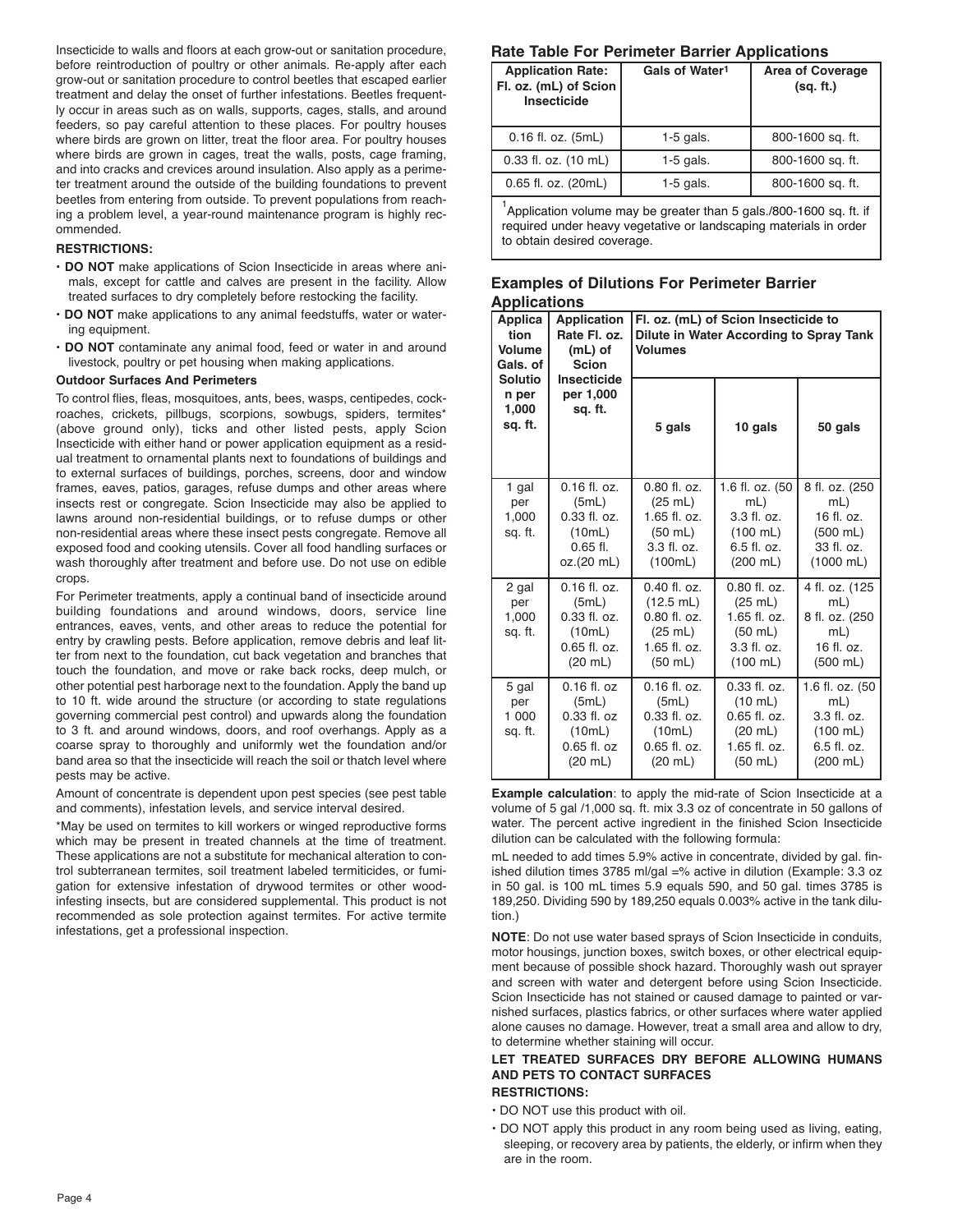- DO NOT apply to institutions (including libraries, sports facilities, etc.) in the immediate area when occupants are present.
- DO NOT apply to classrooms when in use.
- DO NOT apply this product to edible growing crops or stored raw agricultural commodities used for food or feed.
- DO NOT allow applications to contact water inhabited by fish, such as in aquariums and ornamental fish ponds that are located in/around structures being treated.

#### **LAWNS/TURFGRASS AND ORNAMENTALS**

Scion Insecticide may be used for applications to maintain indoor or outdoor areas where turf and ornamentals are grown such as residential landscaped areas and non-residential landscapes around institutional, public, commercial and industrial buildings, parks, recreational areas, and athletic fields (Including trees, shrubs, flowers, evergreens, foliage plants and groundcovers). Application rates for turf and ornamentals are lower than premise pest control rates, reflecting that treatment intervals are more frequent.

Applicators must ensure that they are certified in the necessary pesticide certification categories to allow application of Scion Insecticide away from structures such as to turf and ornamental plantings. Premise pest control certification categories may limit the distance away from structures for pesticide application. Consult your state extension office or pesticide regulatory officials for further information.

**IMPORTANT:** Time application to flowering plants during periods when pollinating insects are not present such as early morning or late evening.

#### **RESTRICTIONS:**

- **DO NOT** apply this product through any type of irrigation system.
- **DO NOT** apply this product to edible crops.
- **DO NOT** apply this product by aerial application.
- Use of this pesticide adjacent to water may affect aquatic organisms. To protect these organisms, **DO NOT** apply this pesticide within 25 ft. of lakes, reservoirs, rivers, permanent streams, marshes, or natural ponds, estuaries, and commercial fish farm ponds.
- **DO NOT** make outdoor broadcast applications to turf and ornamentals when wind speed is 15 mph or greater.
- In the state of New York, **DO NOT** apply within 100 ft. of coastal marshes or streams that drain into coastal marshes.

#### **Mixing Instructions**

Scion Insecticide is to be mixed with water and may be used in all types of standard application equipment. Fill applicator tank with the desired volume of water and add Scion Insecticide. It is suggested that the water be 5 - 7 pH. Adjust water pH with a buffering agent if necessary. Slowly add Scion Insecticide to applicator tank water with maximum agitation. Close and shake or re-agitate applicator tank before use if application is interrupted. Make up only amount of treatment volume as required.

#### **Tank Mixing**

Scion Insecticide may be tank mixed with other currently registered pesticides unless expressly prohibited by the product label. A small volume mixing test with the other products is recommended to ensure compatibility. If other chemicals are added to the applicator tank, Scion Insecticide should be added last. Fill tank to desired volume and continue to agitate while making applications. If mixed with EC formulations use within 24 hours.

Observe all restrictions and precautions which appear on the labels of these products.

#### **INSECT CONTROL ON ORNAMENTAL PLANTS**

Scion Insecticide is for use to control the pests listed in the table below in such areas as residential landscaped areas and landscaped areas around institutional, public, commercial and industrial buildings, parks, recreational areas, and athletic fields (including trees, shrubs, flowers, evergreens, foliage plants and groundcovers).

**NOTE:** While phytotoxicity testing has been carried out on a wide range of ornamental plants under various environmental conditions, and no phytotoxicity has been observed, certain cultivars may be sensitive to the final spray solution.

It is advised to pre-spray a selection of ornamental plants and observe them for 7-10 days prior to treating large areas if local use experience is unavailable.

#### **RESTRICTIONS:**

• DO NOT apply more than 0.18 lbs. of the a.i. (46.1 fl. ozs. of concentrate) per acre per year.

#### **TANK DILUTION RATES FOR ORNAMENTAL PESTS**

| <b>PEST</b>                                                                                                                                                                                                                                                                                                                                                                                                                                                                                                                                                                                                                                                                                                                                                                                                                                                                                                               | <b>Amount Of</b><br><b>Scion</b><br><b>Insecticide</b>                           | <b>Application Instructions</b>                                                                                                                                                                                                                                                                                                                                                                                                                                                                                                                                                                                                                                                                                                                                                                                                                                                                                                                                                                                                                                                                                                                                    |
|---------------------------------------------------------------------------------------------------------------------------------------------------------------------------------------------------------------------------------------------------------------------------------------------------------------------------------------------------------------------------------------------------------------------------------------------------------------------------------------------------------------------------------------------------------------------------------------------------------------------------------------------------------------------------------------------------------------------------------------------------------------------------------------------------------------------------------------------------------------------------------------------------------------------------|----------------------------------------------------------------------------------|--------------------------------------------------------------------------------------------------------------------------------------------------------------------------------------------------------------------------------------------------------------------------------------------------------------------------------------------------------------------------------------------------------------------------------------------------------------------------------------------------------------------------------------------------------------------------------------------------------------------------------------------------------------------------------------------------------------------------------------------------------------------------------------------------------------------------------------------------------------------------------------------------------------------------------------------------------------------------------------------------------------------------------------------------------------------------------------------------------------------------------------------------------------------|
| Ants (Including<br>Imported Fire Ants)<br>Armyworms<br>Azalea caterpillars<br>Aphids<br>Bagworms<br><b>Black vine weevils</b><br>(adult)<br>Boxelder bugs<br><b>Budworms</b><br>California oakworms<br>Cankerworms<br>Cockroaches<br>Crickets<br>Cutworms<br>Eastern tent caterpillars<br>Elm leaf beetles<br>European sawflies<br>Fall webworms<br>Flea beetles<br>Forest tent caterpillars<br>Gypsy moth larvae<br>Japanese beetles<br>(adults)<br>June beetles (adults)<br>Lace bugs<br>Leaf-feeding caterpillars<br>Leafhoppers<br>Leafminers (adults)<br>Leaf rollers<br>Leaf skeletonizers<br>Midges<br>Mosquitoes<br>Oleander moth larvae<br>Pillbugs<br>Pine sawflies<br>Pine shoot beetles<br>Pinetip moths<br>Plant bugs<br>Root weevils<br>Sawflies<br>Scale insects (crawlers)<br>Spiders<br>Spittlebugs<br><b>Striped beetles</b><br>Striped oakworms<br>Thrips<br>Tip moths<br>Tussock moth larvae<br>Wasps | $1.3 - 4.4$ fl.<br>oz. per 100<br>gals.<br>or<br>39 - 132<br>mL per 100<br>gals. | Application to ornamentals<br>should be started prior to the<br>establishment of high insect<br>pest populations.<br>Apply at 7-day intervals if<br>retreatment is<br>necessary.<br>Limit more frequent treatment<br>to spot treatments.<br>Good spray coverage is nec-<br>essary to provide the most<br>effective level of control.<br>Addition of a spreader-sticker<br>at recommended rates may<br>enhance the control of insects<br>on certain species of orna-<br>mentals having waxy, hard to<br>wet foliage.<br>For spot treatments use 0.44<br>fl. oz. Scion Insecticide per 1-<br>2.5 gals of water.<br>Consult your state university<br>local<br>Cooperative<br>or<br>Extension Service office for<br>specific pest control applica-<br>tion timing in your area.<br>Scale: Thoroughly cover the<br>plant with Scion Insecticide<br>spray, including trunks, stems,<br>twigs, and foliage for control of<br>scale insects (crawler stage).<br>Bagworm:<br>Apply<br>Scion<br>Insecticide when bagworm lar-<br>vae begin to hatch. Spray<br>directly<br>the<br>larvae.<br>on<br>Application is the most effec-<br>tive when<br>the larvae<br>are<br>young. |
| <b>Broadmites</b><br>Brown softscales<br>California redscales<br>(crawlers)<br><b>Clover mites</b><br>Mealybugs<br>Pineneedlescales<br>(crawlers)<br>Spider mites<br>Whiteflies                                                                                                                                                                                                                                                                                                                                                                                                                                                                                                                                                                                                                                                                                                                                           | $2.6 - 4.4$ fl.<br>oz. per 100<br>gals<br>or<br>78 - 132<br>mL per 100<br>gals.  |                                                                                                                                                                                                                                                                                                                                                                                                                                                                                                                                                                                                                                                                                                                                                                                                                                                                                                                                                                                                                                                                                                                                                                    |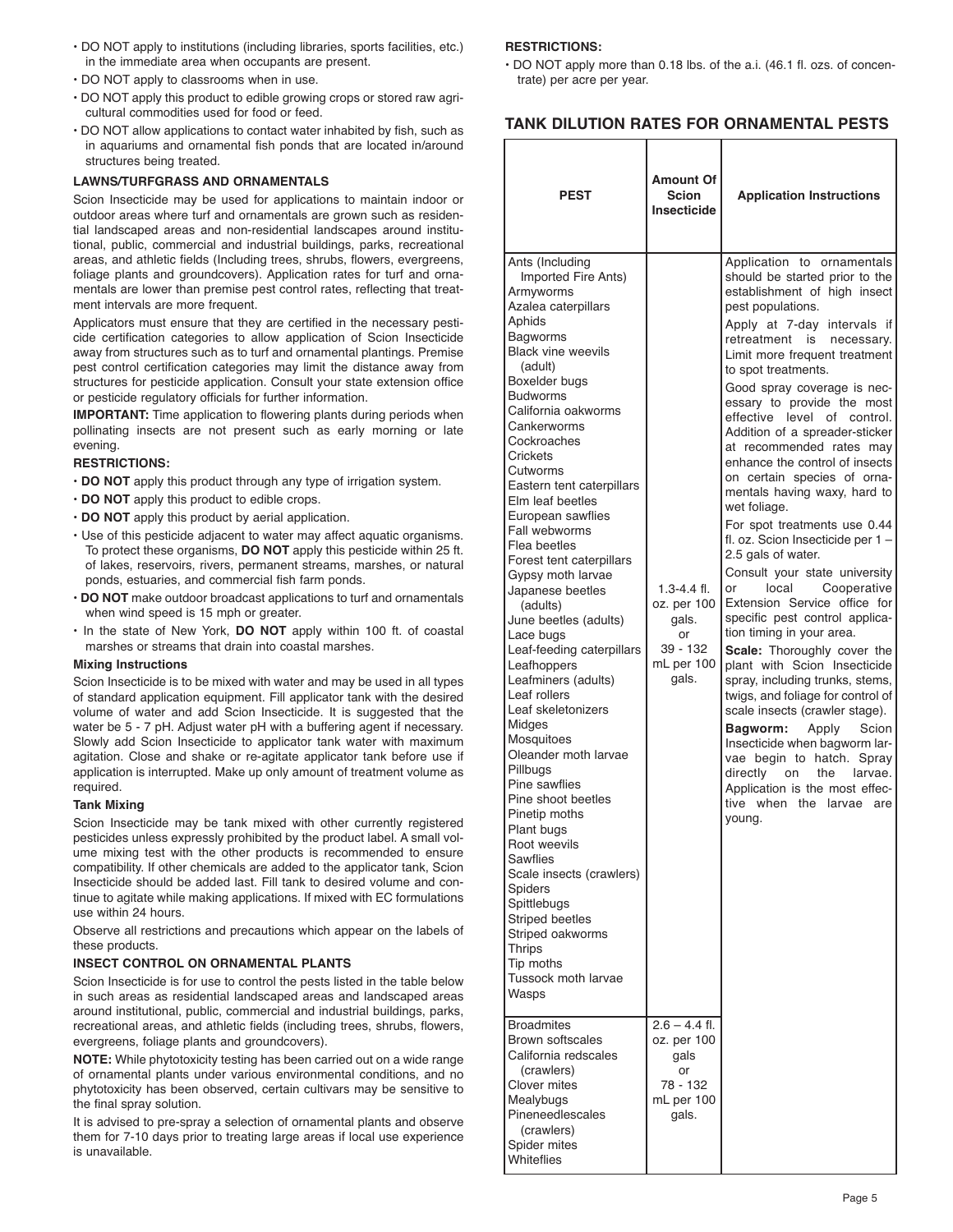## **Scion Insecticide Mixing Chart for Ornamental Insect Pest Control (Scion Insecticide to add per spray tank)**

| Rate of<br><b>Scion</b><br><b>Insecticide</b> | <b>25 Gals.</b>    | <b>50 Gals.</b> | 100<br>Gals.       | 200<br>Gals. | 300<br>Gals.  |
|-----------------------------------------------|--------------------|-----------------|--------------------|--------------|---------------|
| $1.32 \text{ oz}.1$                           | $0.30$ oz.         | $0.70$ oz.      | 1.32 oz.           | 2.6 oz.      | $3.96$ $oz$ . |
| $2.64 \text{ oz}.^2$                          | $0.70$ oz.         | 1.30 oz.        | $2.64$ oz.         | 5.3 oz.      | 7.92 oz.      |
| 4.4 $oz^3$                                    | $1.10 \text{ oz}.$ | $2.20$ oz.      | $4.40 \text{ oz.}$ | 8.8 oz.      | 13.2 oz.      |

1Equivalent to 3.2 mL per 1,000 sq. ft. (4.7 oz. per acre) when applied at 8 gal. per 1,000 sq. ft.

2Equivalent to 6.3 mL per 1,000 sq. ft. (9.3 oz. per acre) when applied at 8 gal. per 1,000 sq. ft.

3Equivalent to 10.6 mL per 1,000 sq. ft. (15.6 oz. per acre) when applied at 8 gal. per 1,000 sq. ft.

## **LAWN/TURFGRASS INSECT PEST CONTROL**

Scion Insecticide is for use to control the pests listed in the table below around such areas as residential, institutional, public, commercial and industrial buildings, parks, recreational areas, and athletic fields.

## **RESTRICTIONS:**

- KEEP CHILDREN AND PETS OFF TREATED AREAS UNTIL SPRAY HAS DRIED FOLLOWING APPLICATION
- DO NOT apply when turfgrass is waterlogged or when soils are saturated with water (i.e. will not accept irrigation)
- DO NOT apply more than 0.18 lbs of a.i. (46.1 fl. oz. of concentrate) per acre per year.

## **RATES FOR LAWN AND TURFGRASS PESTS**

| Pest                                                                                                                                                                                                                                                                                                                            | <b>Amount of</b><br><b>Scion</b><br>Insecticide                                 | <b>Application Instructions</b>                                                                                                                                                                                                                                                                                                                                                                                                                                                                                                                                                                         |  |
|---------------------------------------------------------------------------------------------------------------------------------------------------------------------------------------------------------------------------------------------------------------------------------------------------------------------------------|---------------------------------------------------------------------------------|---------------------------------------------------------------------------------------------------------------------------------------------------------------------------------------------------------------------------------------------------------------------------------------------------------------------------------------------------------------------------------------------------------------------------------------------------------------------------------------------------------------------------------------------------------------------------------------------------------|--|
| Ants (Including Imported<br>Fire Ants)<br>Armyworms<br>Centipedes<br>Crickets<br>Cutworms<br>Earwigs<br>Fleas (adult)<br>Grasshoppers<br>Japanese beetles<br>(adult)<br>Millipedes<br><b>Mites</b><br>Mosquitoes (adult)<br>Pillbugs<br>Sod webworms<br>Sow bugs<br>Ticks (including species<br>which Transmit Lyme<br>disease) | $3.0 - 6.1$ mL<br>per 1,000 sq.<br>ft.<br>0r<br>$4.4 - 8.8$ fl. oz.<br>per acre | Application to turf should be<br>started prior to the establish-<br>ment of high insect pest pop-<br>ulations and significant turf<br>damage. To keep pest popu-<br>lations under control, use<br>higher rates as pest pressure<br>increases.<br>Apply at 7-day intervals if<br>retreatment is necessary.<br>More frequent treatments<br>should be limited to spot<br>treatments.<br>For spot treatments, use 0.20<br>fl. oz. of Scion Insecticide per<br>$1 - 2.5$ gals. of water.<br><b>Surface Insect Control</b><br>(armyworm, cutworms,<br>fleas, etc.): Apply Scion<br>Insecticide at recommended |  |
| <b>Bluegrass billbugs</b><br>(adult)<br><b>Black turfgrass Ataenius</b><br>(adult)<br>6.1 mL per<br>Chiggers<br>1,000 sq. ft.<br>Chinch Bugs <sup>1</sup><br>or<br>Fleas (adult)<br>8.8 fl. oz. per<br>Hyperodes weevils<br>acre<br>(adult)<br>Mole crickets <sup>1</sup> (nymphs<br>and young adults)                          |                                                                                 | rates in $2 - 5$ gals of water<br>per 1,000 sq. ft. The use of<br>spreader-sticker may be use-<br>ful if high rainfall amounts<br>are forecast, otherwise the<br>addition of adjuvants is not<br>necessary under normal con-<br>ditions for surface insect con-<br>trol in turf. Delay watering or<br>mowing for $12 - 24$ hours to<br>control surface-feeding insect<br>pests.                                                                                                                                                                                                                         |  |

| <b>Thatch Inhabiting Insect</b><br>Control (chinch bugs, bill-<br>bugs, etc.): Apply Scion<br>Insecticide at recommended<br>rates in $2 - 10$ gals of water<br>per 1,000 sq. ft. The use of a<br>nonionic wetting agent, pene-<br>trant or similar adjuvant is rec-                                                                                                                                                                                                                                                                                                                                                                           |
|-----------------------------------------------------------------------------------------------------------------------------------------------------------------------------------------------------------------------------------------------------------------------------------------------------------------------------------------------------------------------------------------------------------------------------------------------------------------------------------------------------------------------------------------------------------------------------------------------------------------------------------------------|
| ommended at label rates.<br>Lightly irrigate after applica-<br>tion with up to $\frac{1}{2}$ inch of<br>water to move the Scion<br>Insecticide into the thatch<br>layer. If irrigation is not avail-<br>able, then use high water<br>application rates.<br><b>Subsurface Insect Control</b>                                                                                                                                                                                                                                                                                                                                                   |
| (mole crickets, etc.): Apply<br>Scion Insecticide at recom-<br>mended rates in $4 - 10$ gals<br>of water per 1,000 sq. ft. The<br>use of a nonionic wetting<br>agent, penetrant, or similar<br>adjuvant is strongly recom-<br>mended following label rates.<br>Use the highest water appli-<br>cation rates possible with your<br>sprayer. Apply Scion<br>Insecticide to turf wet with<br>dew, rain, or irrigation. Water-<br>in immediately after applica-                                                                                                                                                                                   |
| tion $\frac{1}{4}$ - $\frac{1}{2}$ inch of water.<br>Fire Ant Control: Treat indi-<br>vidual mounds with a drench<br>application using a watering<br>can. Use 0.20 fl. oz. of Scion<br>Insecticide per 2.5 gals of<br>water. Thoroughly soak each<br>mound and a 3 ft. diameter<br>circle around each mound.<br>Gently apply the mixture to<br>avoid disturbing the mound.<br>Disturbing the mound may<br>cause the ants to migrate and<br>reduce the effectiveness of<br>the treatment. Apply in early<br>morning or late evening<br>hours. You may make applica-<br>tions on a monthly basis to<br>maintain protection of treated<br>areas. |
| <b>Mosquito Control: Apply as</b><br>a general spray around land-<br>scape plantings, turf, and<br>building foundations to control<br>mosquitoes. Apply Scion<br>Insecticide at recommended<br>rates in $2 - 5$ gals of water<br>per 1,000 sq. ft.                                                                                                                                                                                                                                                                                                                                                                                            |
| on mature adult mole crickets and chinch bugs in New                                                                                                                                                                                                                                                                                                                                                                                                                                                                                                                                                                                          |

\*Example: To treat the listed turf pests at the 3.5 mL per 1,000 sq. ft. rate, determine the gallons of dilution per 1,000 sq. ft. needed to adequately cover the turf. At a 5 gallon per 1,000 sq. ft. dilution, take the 3.5 mL and divide it by the 5 (gallon) to get 0.7 mL to be added per gallon. For a 50 gallon tank, therefore, this would be 0.7 mL X 50 = 35 mL (or 1.25 oz.) in 50 gallons of water.

Conversion Rate: 1 fluid ounce (fl. oz.) equals 29 milliliters (mL).

1Not for use York state.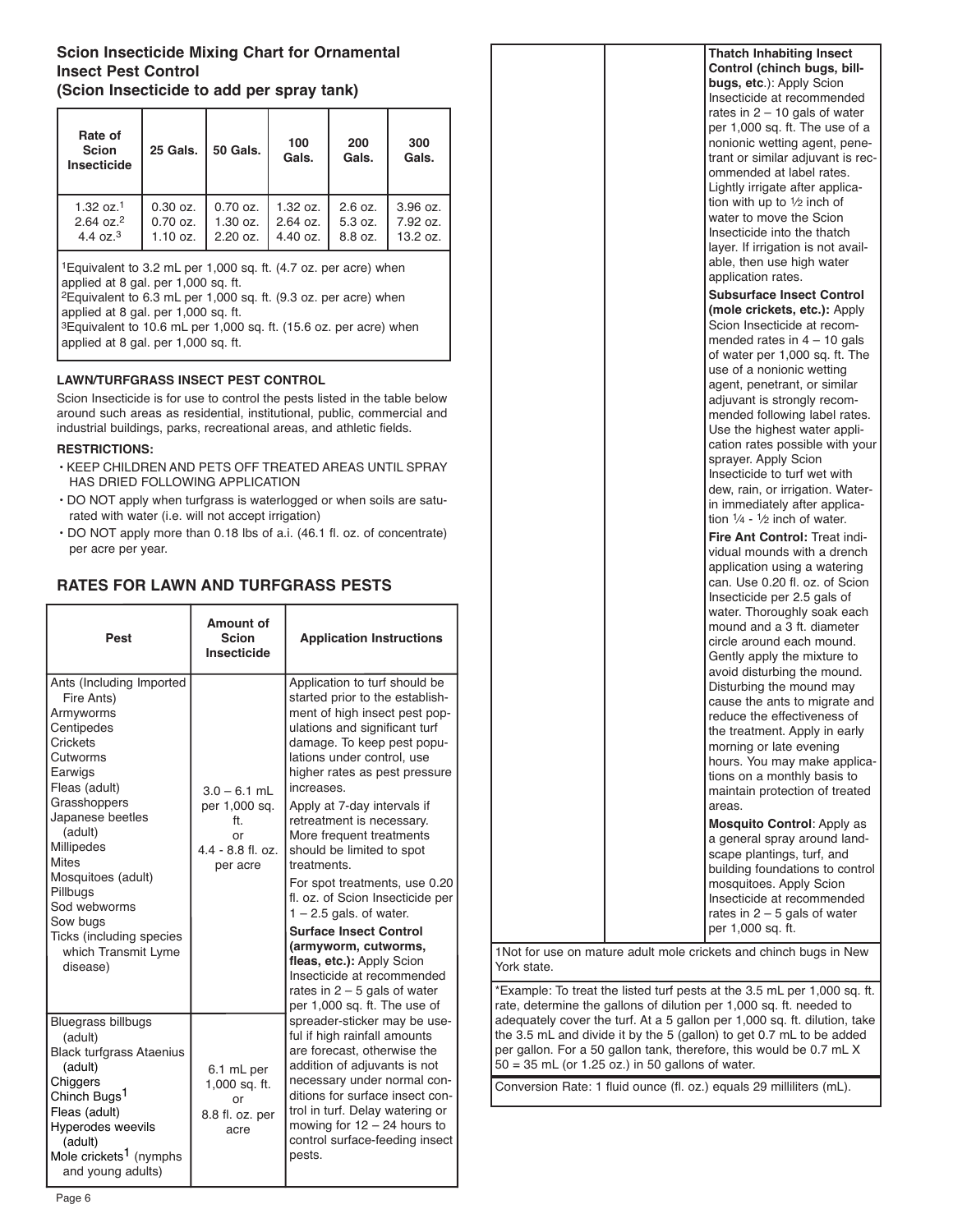## **Scion Insecticide Mixing Chart for Turf Insect Pest Control**

## **(Scion Insecticide to add per 100 gal. spray tank**)

| Rate of<br><b>Scion</b><br>Insecticide                               | App. Rate per 1,000 Sq. Ft. of Turf (oz.) |        |        |        |        |         |
|----------------------------------------------------------------------|-------------------------------------------|--------|--------|--------|--------|---------|
| (FI oz per<br>ac)                                                    | 2 gal.                                    | 4 gal. | 5 gal. | 6 gal. | 8 gal. | 10 gal. |
| 4.4 oz per<br>ac                                                     | 5.1                                       | 2.5    | 2.0    | 1.7    | 1.3    | 1.0     |
| 6.6 oz per<br>ac                                                     | 7.6                                       | 3.8    | 3.0    | 2.5    | 1.9    | 1.5     |
| 8.8 oz per<br>ac                                                     | 10.1                                      | 5.1    | 4.0    | 3.4    | 2.5    | 2.0     |
| Conversion rate: 1 fluid ounce (fl. oz.) equals 29 milliliters (mL). |                                           |        |        |        |        |         |

## **INTEGRATED PEST AND RESISTANCE MANAGE-MENT**

Many insects have demonstrated the ability to develop resistance to insecticides. Frequent exposure of flies and other insects to a single class of insecticide may lead to the development of resistance to that class of insecticide. The following resistance management strategy will help ensure the prolonged usefulness of this and other conventional insecticides.

- Use Scion Insecticide and other insecticides only according to label directions.
- Do not use less than the labeled rate of any insecticide.
- Include multiple cultural and/or biological controls within an Integrated Pest Management Program.
- Rotate Scion Insecticide with other classes of insecticide (naturalytes, phenyl pyrazoles, chloronicontinyls, and organophosphates, etc.) during an insect pest season.

For advice concerning integrated pest management practices in relation to local conditions, consult resources in resistance management programs, your Cooperative Agricultural Extension Service or your Cheminova Animal Health representative (1-800-303-6950).

## **Storage and Disposal**

Do not contaminate water, food, or feed by storage and disposal.

**Pesticide Storage**: Store in original containers only. Keep container closed when not in use. Do not store near food or feed. Do not store near heat or open flame. Do not allow product to freeze.

In case of spill or leak on floor or paved surfaces, soak up with sand, earth or synthetic absorbent. Remove to chemical waste area.

**Pesticide Disposal:** Pesticide wastes are acutely hazardous. Improper disposal of excess pesticide, spray mixture, or rinsate is a violation of Federal law. If wastes cannot be disposed of according to label directions, contact your State Pesticide or Environmental Control Agency, or Hazardous Waste representative of the nearest EPA Regional Office for guidance. Wastes resulting from the use of this product must be disposed of on site or at an approved waste disposal facility.

#### **Nonrefillable Containers 5 gallons or less:**

**Container Disposal:** Nonrefillable container. Do not reuse or refill this container. Offer for recycling if available, or puncture and dispose of in a sanitary landfill, or by incineration, or if allowed by state and local authorities, by burning. If burned, stay out of smoke.

Triple rinse or pressure rinse container (or equivalent) promptly after emptying. **Triple rinse as follows:** Empty the remaining contents into application equipment or a mix tank and drain for 10 seconds after the flow begins to drip. Fill the container 1/4 full with water and recap. Shake for 10 seconds. Pour rinsate into application equipment or a mix tank or store rinsate for later use or disposal. Drain for 10 seconds after the flow begins to drip. Repeat this procedure two more times.

#### **Nonrefillable Containers 5 gallons or larger:**

**Container Disposal:** Nonrefillable container. Do not reuse or refill this container. Offer for recycling if available.

Triple rinse or pressure rinse container (or equivalent) promptly after emptying. Triple rinse as follows: Empty the remaining contents into application equipment or a mix tank. Fill the container 1⁄4 full with water. Replace and tighten closures. Tip container on its side and roll it back and forth, ensuring at least one complete revolution, for 30 seconds. Stand the container on its end and tip it back and forth several times. Turn the container over onto its other end and tip it back and forth several times. Empty the rinsate into application equipment or a mix tank or store rinsate for later use or disposal. Repeat this procedure two more times. **Pressure rinse** as follows: Empty the remaining contents into application equipment or a mix tank and continue to drain for 10 seconds after the flow begins to drip. Hold container upside down over application equipment or mix tank or collect rinsate for later use or disposal. Insert pressure rinsing nozzle in the side of the container, and rinse at about 40 psi for at least 30 seconds. Drain for 10 seconds after the flow begins to drip.

## **TERMS AND CONDITIONS OF USE**

If terms of the following Warranty Disclaimer, Inherent Risks of Use, and Limitation of Remedies are not acceptable, return unopened package at once to the seller for a full refund of purchase price paid. Otherwise, use by the buyer or any other user constitutes acceptance of the terms under Warranty Disclaimer, Inherent Risks of Use and Limitation of Remedies.

#### WARRANTY DISCLAIMER

FMC warrants that this product conforms to the chemical description on the label and is reasonably fit for the purposes stated on the label when used in strict accordance with the directions, subject to the inherent risks set forth below. To the extent consistent with applicable law, FMC MAKES NO OTHER EXPRESS OR IMPLIED WARRANTY OF MECHANTABILITY OR FITNESS FOR A PARTICULAR PURPOSE OR ANY OTHER EXPRESS OR IMPLIED WARRANTY

#### INHERENT RISKS OF USE

It is impossible to eliminate all risks associated with use of this product. Lack of performance or other unintended consequences may result because of such factors as use of the product contrary to label instructions abnormal conditions (such as excessive rainfall, drought, tornadoes, hurricanes), presence of other materials, the manner of application, or other factors, all of which are beyond the control of FMC or the seller. All such risks shall be assumed by buyer.

LIMITATION OF REMEDIES